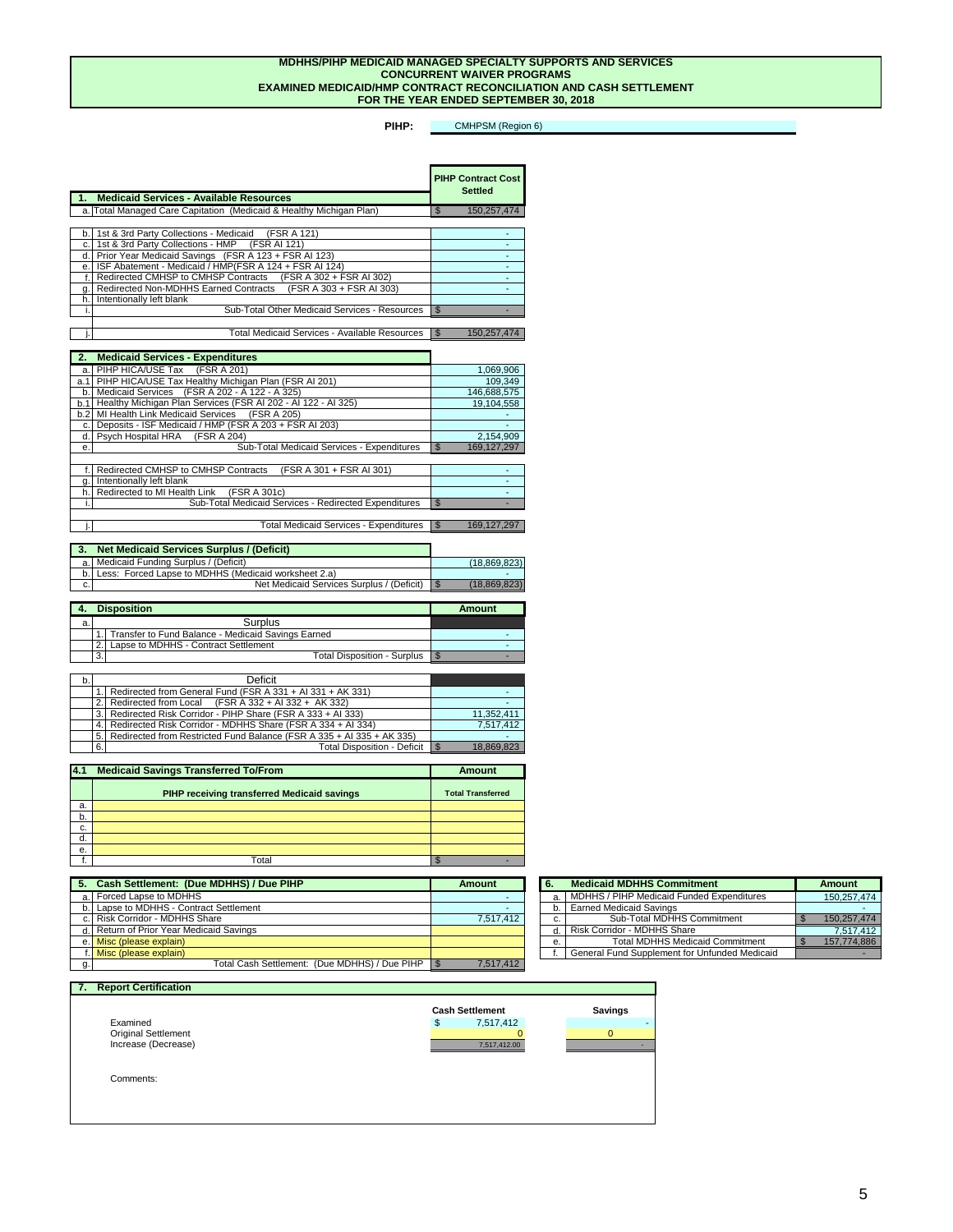

# **INDEPENDENT ACCOUNTANT'S REPORT ON COMPLIANCE**

To the Members of the Board Community Mental Health Partnership of Southeast Michigan Ann Arbor, Michigan

## **Report On Compliance**

We have examined Community Mental Health Partnership of Southeast Michigan's (the PIHP) compliance with the requirements described in the *Compliance Examination Guidelines* issued by Michigan Department of Health and Human Services that could have a direct and material effect on its Medicaid Contract, General Fund Contract, and Community Mental Health Services Block Grants (including various programs included therein) for the year ended September 30, 2018.

## **Management's Responsibility**

Management is responsible for compliance with the requirements of laws, regulations, contracts, and grants applicable to its Medicaid Contract, General Fund Contract, and Community Mental Health Services Block Grants (including various programs included therein).

## **Independent Accountants' Responsibility**

Our responsibility is to express an opinion on the PIHP's compliance with the Medicaid Contract, General Fund Contract, and Community Mental Health Services Block Grants (including various programs included therein), based on our examination of the compliance requirements referred to above.

Our examination was conducted in accordance with attestation standards established by the American Institute of Certified Public Accountants. Those standards require that we plan and perform the examination to obtain reasonable assurance about whether the PIHP complied, in all material respects, with the compliance requirements referred to above.

An examination involves performing procedures to obtain evidence about the PIHP's compliance with the specified requirements. The nature, timing, and extent of the procedures selected depend on our judgement, including an assessment of the risk of material misstatement, whether due to fraud or error.

We believe that the evidence we obtained is sufficient and appropriate to provide a reasonable basis for our opinion.

## **Basis for Qualified Opinion**

As discussed in the Schedule of Findings as item 2018-01, our examination disclosed material noncompliance related to the Medicaid Contract during the year ended September 30, 2018.

## **Opinion on Each Program**

In our opinion, except for the material noncompliance noted above, the PIHP complied, in all material respects, with the specified requirements referred to above that could have a direct and material effect on its Medicaid Contract, General Fund Contract, and Community Mental Health Services Block Grants (including various programs included therein) for the year ended September 30, 2018.

## **Other Matters**

The results of our examination procedures disclosed instances of noncompliance, which are required to be reported in accordance with Compliance Examination Guidelines, and which are described in the accompanying Comments and Recommendations as 2018-02. Our opinion is not modified with respect to 2018-02.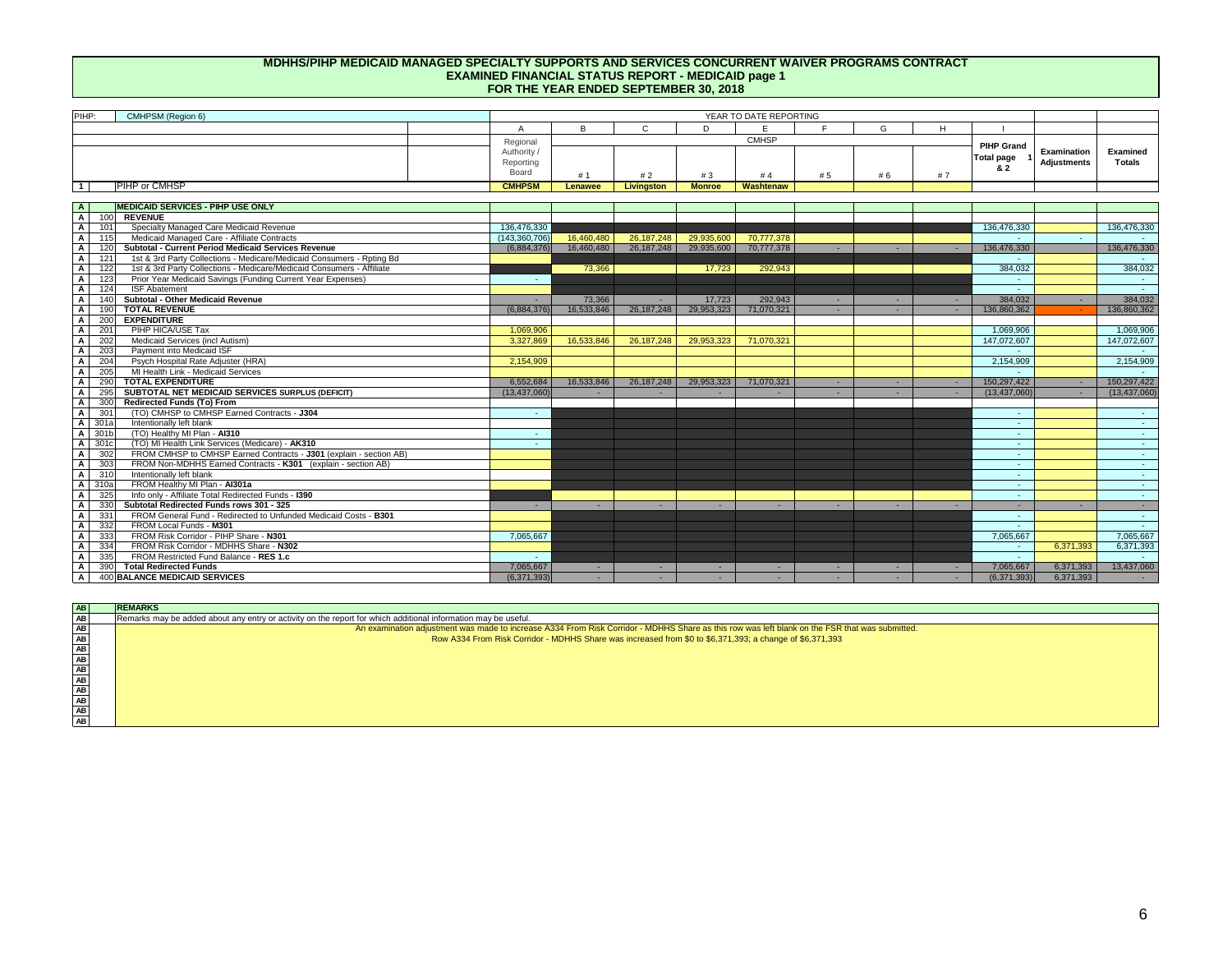The PIHP's responses to the noncompliance findings identified in our examination are described in the accompanying Schedule of Findings and Comments and Recommendations. The PIHP's responses were not subjected to the examination procedures applied in the examination of compliance and, accordingly, we express no opinion on the responses.

## **Purpose of this Report**

This report is intended solely for the information and use of the board and management of the PIHP and the Michigan Department of Health and Human Services, and is not intended to be, and should not be, used by anyone other than these specified parties.

Roslund, Prestage & Company, P.C.

Roslund, Prestage & Company, P.C. Certified Public Accountants

June 19, 2019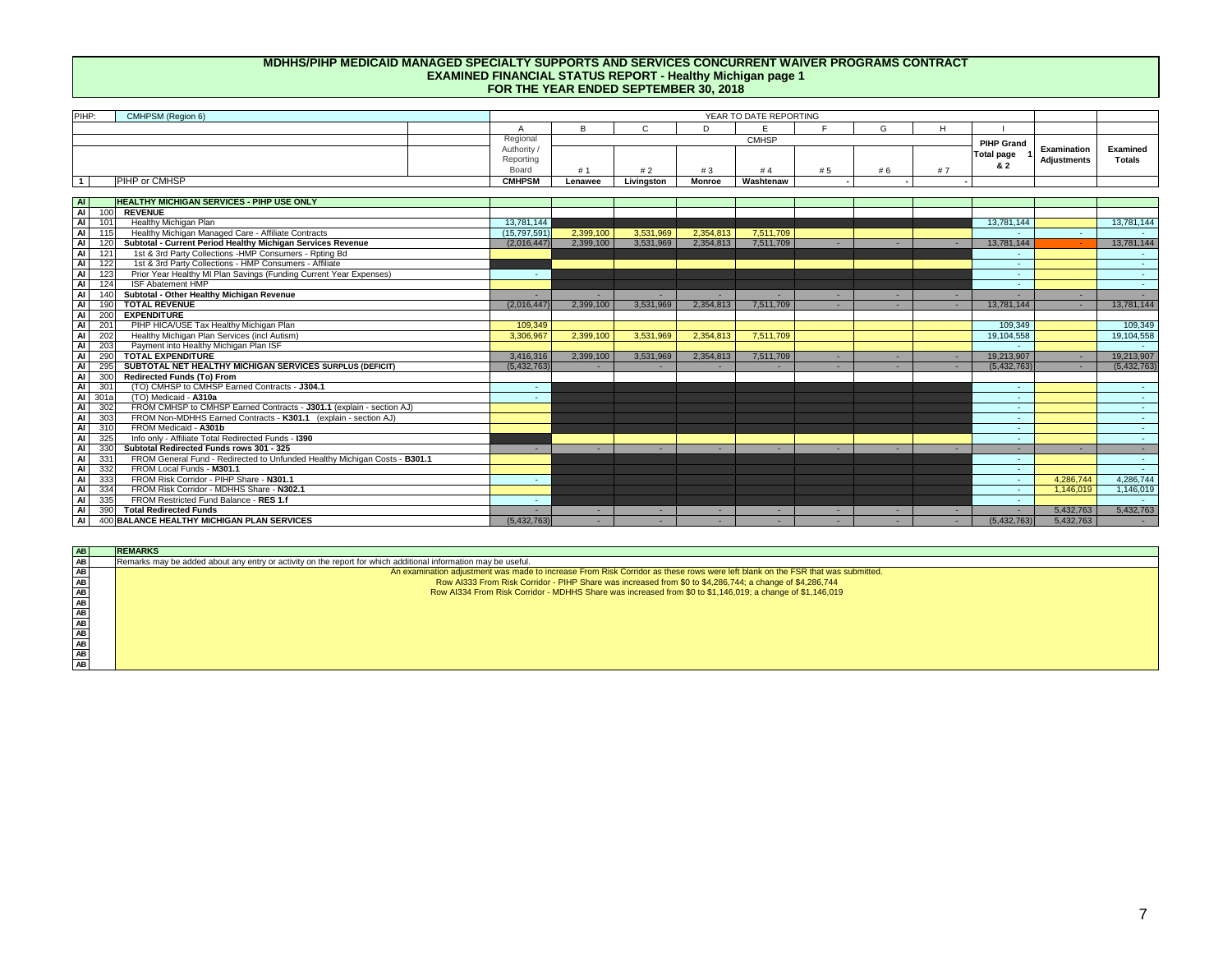Control deficiencies that are individually or cumulatively material weaknesses in internal control over the Medicaid Contract, General Fund Contract, and/or Community Mental Health Services Block Grant Program(s):

None

Material noncompliance with the provisions of laws, regulations, or contracts related to the Medicaid Contract, General Fund Contract, and/or Community Mental Health Services Block Grant Program(s):

## **2018-01 Fiscal Soundness of The Risk-Based PIHP**

## *Criteria or specific requirements:*

Provision *32.0 Fiscal Soundness of The Risk-Based PIHP* states "Federal regulations require that the riskbased PIHPs maintain a fiscally solvent operation and MDHHS has the right to evaluate the ability of the PIHP to bear the risk of potential financial losses, or to perform services based on determinations of payable amounts under the contract." (*Medicaid Contract General Provision 32.0*)

## *Condition:*

Row N400 Balance Risk Corridor (Examined Total) is \$4,286,744 which represents the PIHP's portion of the shared risk that is unfunded. The PIHP does not have sufficient resources to manage the local portion of the shared risk and is not fiscally solvent. As a result of this insolvency, the PIHP is not in compliance with General Provision 32.0 of the Medicaid Contract.

*Examination adjustments:* 

None

## *Context and perspective:*

The PIHP has incurred substantial annual deficits in the last two fiscal years. The deficit for FY18 was \$18,869,823 of which \$11,352,411 was the local portion of shared risk and \$7,517,412 was the State portion of risk. The PIHP liquidated its remaining investments in the ISF and was able to cover \$7,065,667 of its \$11,352,411 in local risk. \$4,286,744 in local risk remains unfunded as of year end.

*Effect:* Unable to determine

## *Recommendations:*

The PIHP should work with stakeholders on how to address its annual deficits and the remaining unfunded risk at year end.

## *Views of responsible officials:*

Management is in agreement with this recommendation.

## *Planned corrective action:*

The CMHPSM and its partner CMHSPs have filed an administrative appeal to MDHHS related to FY17 and FY18 deficits as well as the projected FY19 deficit. The administrative appeal provides details supporting the region not being provided with the revenue necessary to deliver the medically necessary services that individuals are entitled to as eligible Medicaid enrollees. Resolution of the administrative appeal, subsequent planned legal actions and/or a renegotiation of revenue capitation rates will correct the financial status of the CMHPSM.

*Responsible party:*  MDHHS, CMHPSM and CMHPSM stakeholders

*Anticipated completion date:* As soon as possible

Known fraud affecting the Medicaid Contract, General Fund Contract, and/or Community Mental Health Services Block Grant Program(s):

None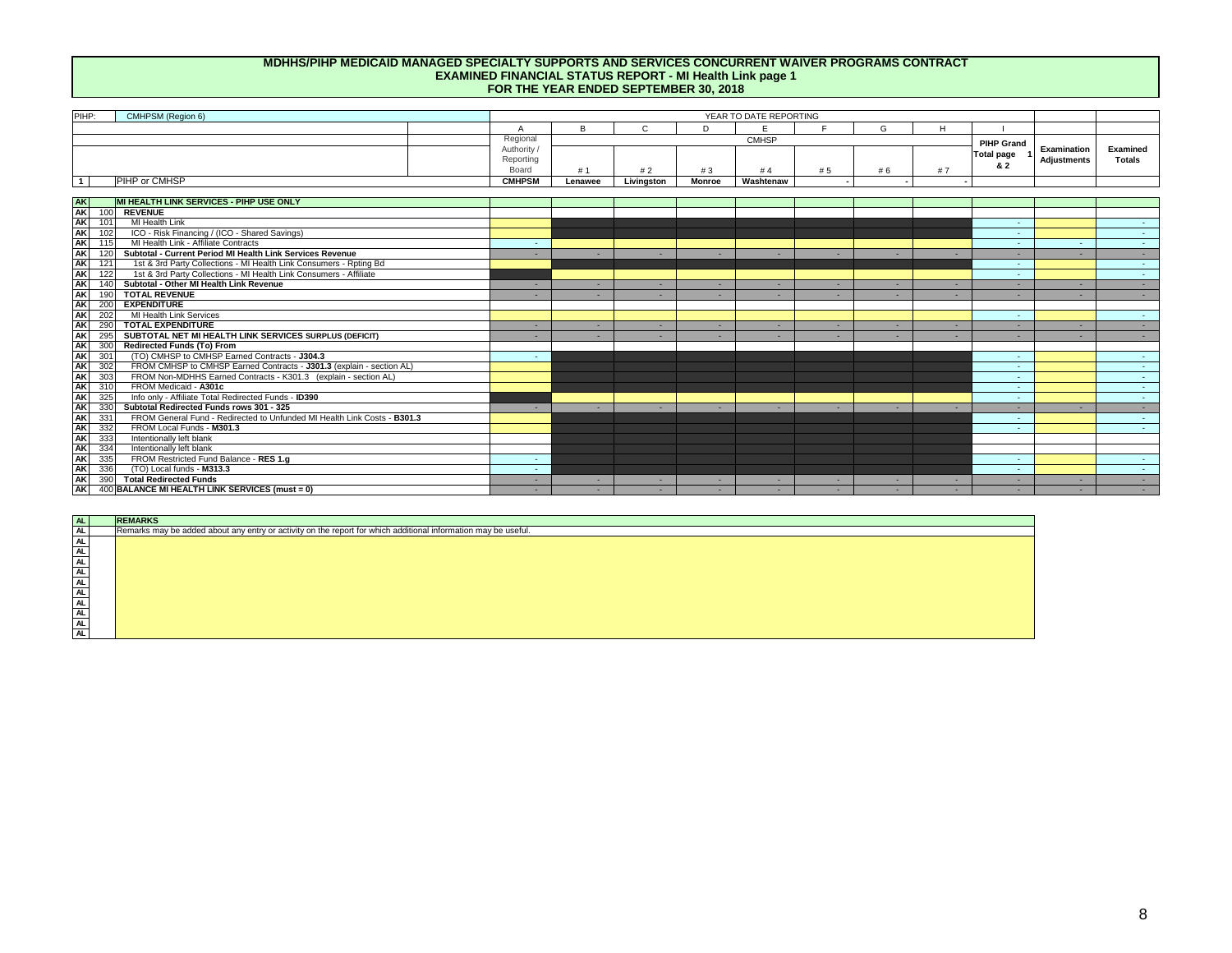## **Examined Financial Status Report – Medicaid**

An examination adjustment was made to increase A334 From Risk Corridor - MDHHS Share as this row was left blank on the FSR that was submitted.

Row A334 From Risk Corridor - MDHHS Share was increased from \$0 to \$6,371,393; a change of \$6,371,393

## **Examined Financial Status Report – Healthy Michigan**

An examination adjustment was made to increase From Risk Corridor as these rows were left blank on the FSR that was submitted.

- Row AI333 From Risk Corridor PIHP Share was increased from \$0 to \$4,286,744; a change of \$4,286,744
- Row AI334 From Risk Corridor MDHHS Share was increased from \$0 to \$1,146,019; a change of \$1,146,019

## **Examined Internal Service Fund**

An examination adjustment was made to agree 1.a ISF Balance @ Beginning of Fiscal Year with the FY18 audited financial statements. A prior period adjustment was included in the FY18 audited financial statements as the FY17 transfer from ISF to Mental Health Fund was understated by \$149,507 as a result of an overstatement of the FY17 Autism receivable (in the Mental Health Fund).

- 1.a ISF Balance @ Beginning of Fiscal Year was decreased from \$7,135,209 to \$6,985,702; a change of \$(149,507)
- A corresponding decrease was made to 1.a Current Period ISF Financing Medicaid (Risk) was decreased from \$(7,215,174) to \$(7,065,667); a change of \$149,507

## **Examined Shared Risk Calculation and Risk Financing**

An examination adjustment was made to agree Row 2.b Medicaid / HMP for PIHP Share Risk Corridor to Row 1.c6 Total Risk Responsibility (Local Risk). Row 2.b was increased from \$7,215,174 to \$11,352,411; a change of \$4,137,237.

An examination adjustment was made to agree Row 2.e Due PIHP from MDHHS to Row 1.c6 Total Risk Responsibility (State Risk). Row 2.e was decreased from \$11,654,649 to \$7,517,412; a change of \$4,137,237.

An examination adjustment was made to agree Row 3.b Total Disposition of MDHHS / Local Risk - Medicaid (State Risk) to Medicaid FSR Row A334 From Risk Corridor - MDHHS Share. Row 3.b was decreased from \$11,654,649 to \$6,371,393; a change of \$5,283,256.

An examination adjustment was made to agree Row 3.b Total Disposition of MDHHS / Local Risk - Medicaid (Local Risk) to Medicaid FSR Row A333 From Risk Corridor - PIHP Share. Row 3.b was decreased from \$7,215,174 to \$7,065,667; a change of \$149,507.

An examination adjustment was made to agree Row 3.b1 Total Disposition of MDHHS / Local Risk - Healthy Michigan Plan (State Risk) to Healthy Michigan FSR Row AI334 From Risk Corridor - MDHHS Share. Row 3.b1 was increased from \$0 to \$1,146,019; a change of \$1,146,019.

An examination adjustment was made to agree Row 3.b1 Total Disposition of MDHHS / Local Risk - Healthy Michigan Plan (Local Risk) to Healthy Michigan FSR Row AI333 From Risk Corridor - PIHP Share. Row 3.b1 was increased from \$0 to \$4,286,744; a change of \$4,286,744.

## **Examined Financial Status Report – All Non Medicaid**

An examination adjustment was made to Row N102 to correspond with an examination adjustment that was made to the Internal Service Fund FSR. Row N102 was decreased from \$7,215,174 to \$7,065,667; a change of \$149,507.

An examination adjustment was made to Row N103 to correspond with examination adjustments that were made to the Shared Risk Calculation & Risk Financing. Row N103 was increased from \$0 to \$7,517,412; a change of \$7,517,412.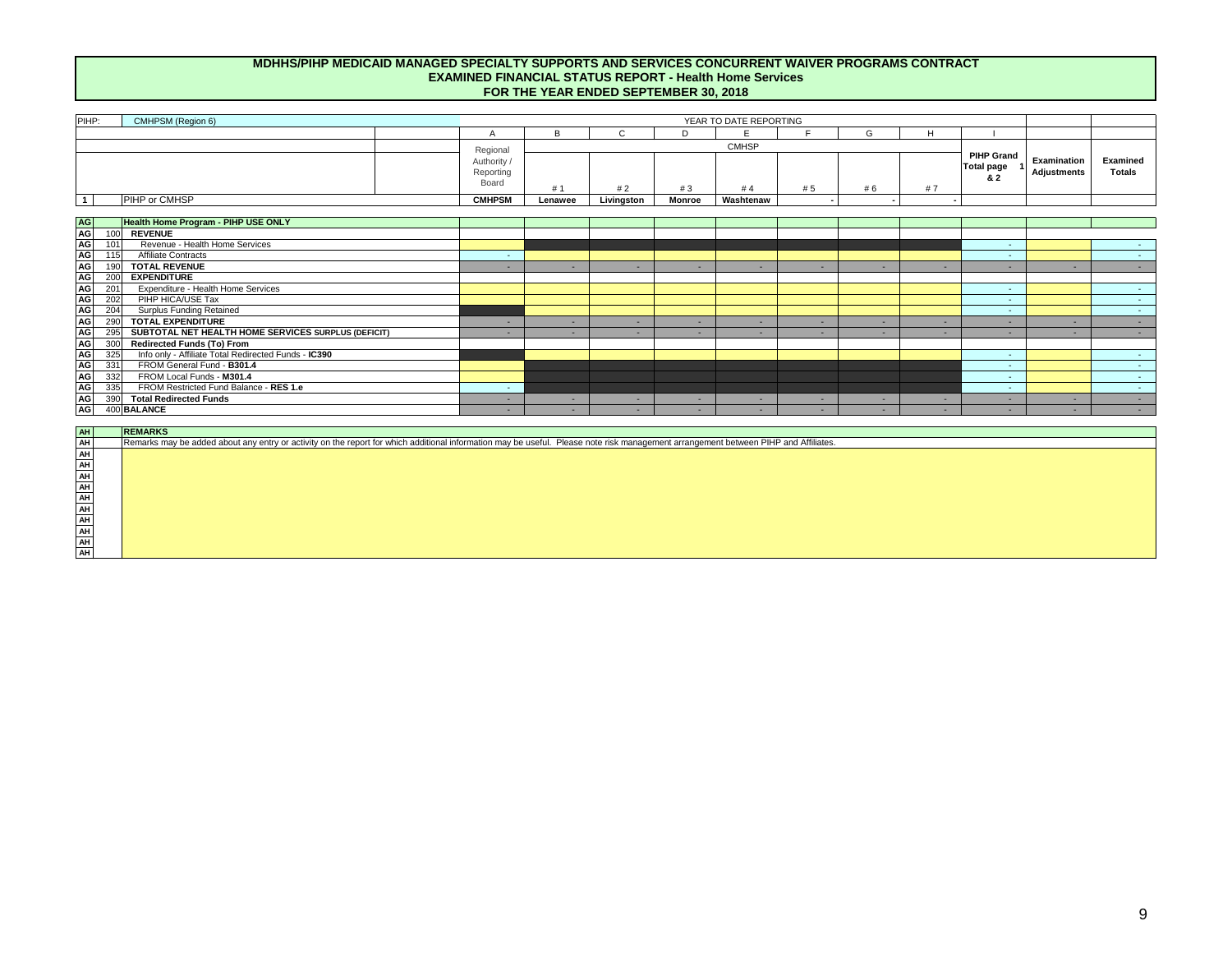During our compliance audit, we may have become aware of matters that are opportunities for strengthening internal controls, improving compliance and increasing operating efficiency. These matters are not individually or cumulatively material weaknesses in internal control over the Medicaid Contract, General Fund Contract, and/or Community Mental Health Services Block Grant program(s). Furthermore, we consider these matters to be immaterial deficiencies, not findings. The following comments and recommendations are in regard to those matters.

## **2018-02 FSR Examination Adjustments**

#### *Criteria or specific requirements:*

The FSR must include revenues and expenditures in proper categories and follow the reporting instructions. (Contract Section 7.8)

## *Condition:*

The PIHP is not in compliance with FSR instructions.

## *Examination adjustments:*

Examination adjustments were made to sections of the FSR. See detailed descriptions of these examination adjustments in the Explanation of Examination Adjustments section of this report.

## *Context and perspective:*

The examination adjustments were made to the PIHP's FSR to bring the FSR in accordance with the reporting instructions. The adjustments that were made pertained to the State and Local Share of the Risk Corridor and related reporting. The PIHP did not have sufficient resources to meet its portion of the risk corridor which presented unique challenges in completing the FSR.

## *Effect:*

See detailed descriptions of these examination adjustments in the Explanation of Examination Adjustments section of this report.

## *Recommendations:*

The PIHP should review its current policies and procedures regarding the preparation and review of the Financial Status Report to assure that all amounts are reported in compliance with the reporting instructions. Specifically, a review of the final draft should be performed by a knowledgeable person who is independent from the original preparation of the report(s).

## *Views of responsible officials:*

Management is in partial agreement with the recommendation, with the clarification that the CMHPSM entity was not provided with sufficient resources to provide the medically necessary services to the eligible population during state fiscal years 2017 or 2018. Insufficient funding to the CMHPSM region has precipitated the exhaustion of all Internal Service Fund resources, which forced an administrative appeal to MDHHS. The cited condition of noncompliance with Financial Status Report instructions derives from the CMHPSM region's assertion that the use of local funding is prohibited by law to cover the cost of delivering medically necessary Medicaid services to eligible individuals. On the specific assertion that a final draft be reviewed by a knowledgeable person who is independent from the original preparations of the report(s), the CMHPSM asserts that this did occur and that the unique financial status, administrative appeal and independent legal recommendation predicated the non-compliance with the reporting instructions. The CMHPSM Regional Operations Committee and legal counsel are knowledgeable and independent of the preparation of the report(s).

## *Planned corrective action:*

The CMHPSM will review its current policies and procedures for any potential revisions that could be made in conjunction with the examination condition, as long as those changes: do not impact the health and safety of the individuals served within our region, negatively impact the status of the administrative appeal or any subsequent legal actions, and maintain the CMHPSM and its CMHSP partners compliance with Federal, State or local laws and regulations, specifically related to the use of local funding to cover qualified, medically necessary Medicaid services for eligible individuals.